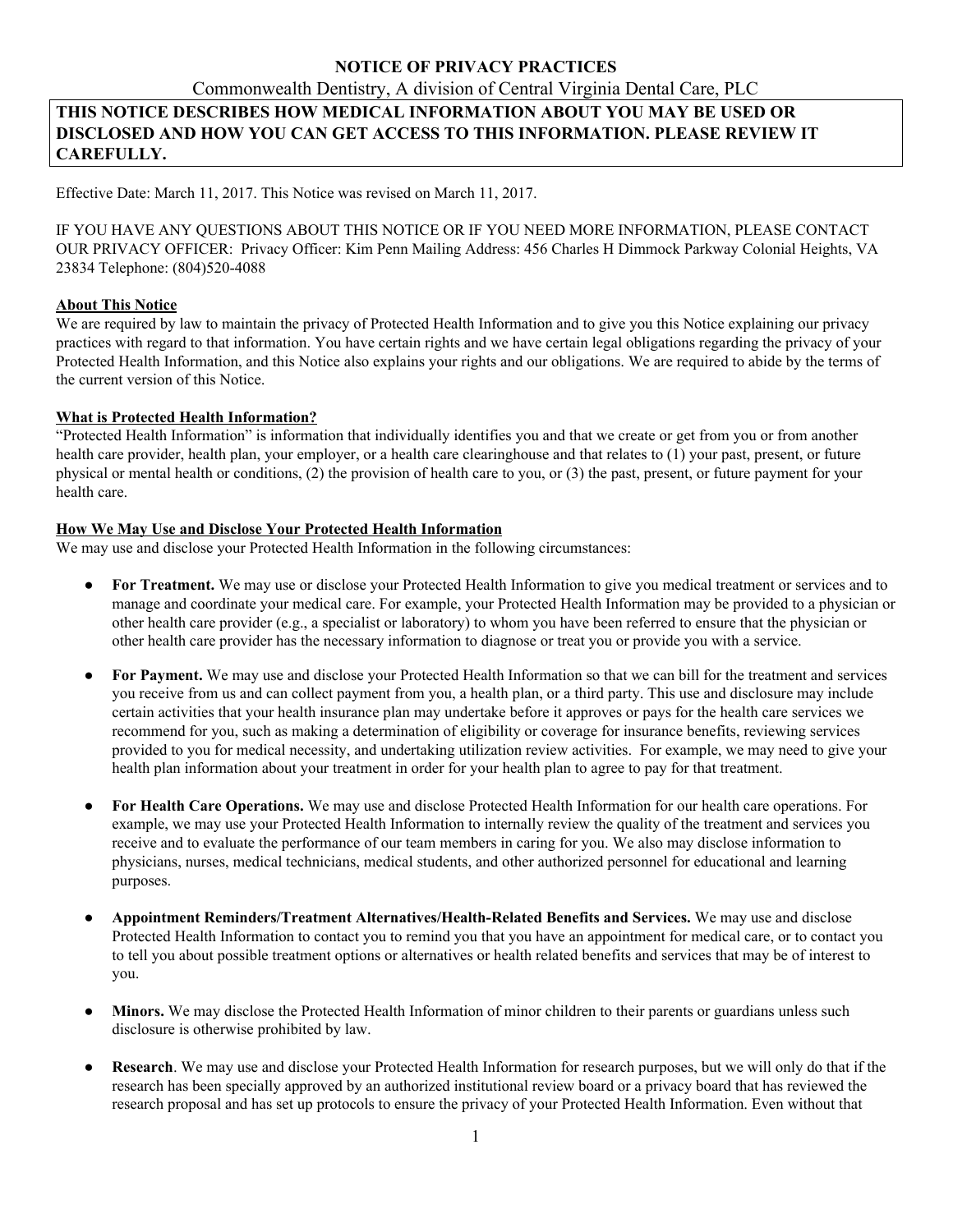special approval, we may permit researchers to look at Protected Health Information to help them prepare for research, for example, to allow them to identify patients who may be included in their research project, as long as they do not remove, or take a copy of, any Protected Health Information. We may use and disclose a limited data set that does not contain specific readily identifiable information about you for research. However, we will only disclose the limited data set if we enter into a data use agreement with the recipient who must agree to (1) use the data set only for the purposes for which it was provided, (2) ensure the confidentiality and security of the data, and (3) not identify the information or use it to contact any individual.

- **As Required by Law.** We will disclose Protected Health Information about you when required to do so by international, federal, state, or local law.
- **To Avert a Serious Threat to Health or Safety**. We may use and disclose Protected Health Information when necessary to prevent a serious threat to your health or safety or to the health or safety of others. But we will only disclose the information to someone who may be able to help prevent the threat.
- **Business Associates.** We may disclose Protected Health Information to our business associates who perform functions on our behalf or provide us with services if the Protected Health Information is necessary for those functions or services. For example, we may use another company to do our billing, or to provide transcription or consulting services for us. All of our business associates are obligated, under contract with us, to protect the privacy and ensure the security of your Protected Health Information.
- **Organ and Tissue Donation.** If you are an organ or tissue donor, we may use or disclose your Protected Health Information to organizations that handle organ procurement or transplantation – such as an organ donation bank – as necessary to facilitate organ or tissue donation and transplantation.
- **Military and Veterans.** If you are a member of the armed forces, we may disclose Protected Health Information as required by military command authorities. We also may disclose Protected Health Information to the appropriate foreign military authority if you are a member of a foreign military.
- **Workers' Compensation.** We may use or disclose Protected Health Information for workers' compensation or similar programs that provide benefits for work-related injuries or illness.
- **Public Health Risks.** We may disclose Protected Health Information for public health activities. This includes disclosures to: (1) a person subject to the jurisdiction of the Food and Drug Administration ("FDA") for purposes related to the quality, safety or effectiveness of an FDA-regulated product or activity; (2) prevent or control disease, injury or disability; (3) report births and deaths; (4) report child abuse or neglect; (5) report reactions to medications or problems with products; (6) notify people of recalls of products they may be using; and (7) a person who may have been exposed to a disease or may be at risk for contracting or spreading a disease or condition.
- **Abuse, Neglect, or Domestic Violence.** We may disclose Protected Health Information to the appropriate government authority if we believe a patient has been the victim of abuse, neglect, or domestic violence and the patient agrees or we are required or authorized by law to make that disclosure.
- **Health Oversight Activities.** We may disclose Protected Health Information to a health oversight agency for activities authorized by law. These oversight activities include, for example, audits, investigations, inspections, licensure, and similar activities that are necessary for the government to monitor the health care system, government programs, and compliance with civil rights laws.
- **Data Breach Notification Purposes.** We may use or disclose your Protected Health Information to provide legally required notices of unauthorized access to or disclosure of your health information.
- Lawsuits and Disputes. If you are involved in a lawsuit or a dispute, we may disclose Protected Health Information in response to a court or administrative order. We also may disclose Protected Health Information in response to a subpoena, discovery request, or other legal process from someone else involved in the dispute, but only if efforts have been made to tell you about the request or to get an order protecting the information requested. We may also use or disclose your Protected Health Information to defend ourselves in the event of a lawsuit.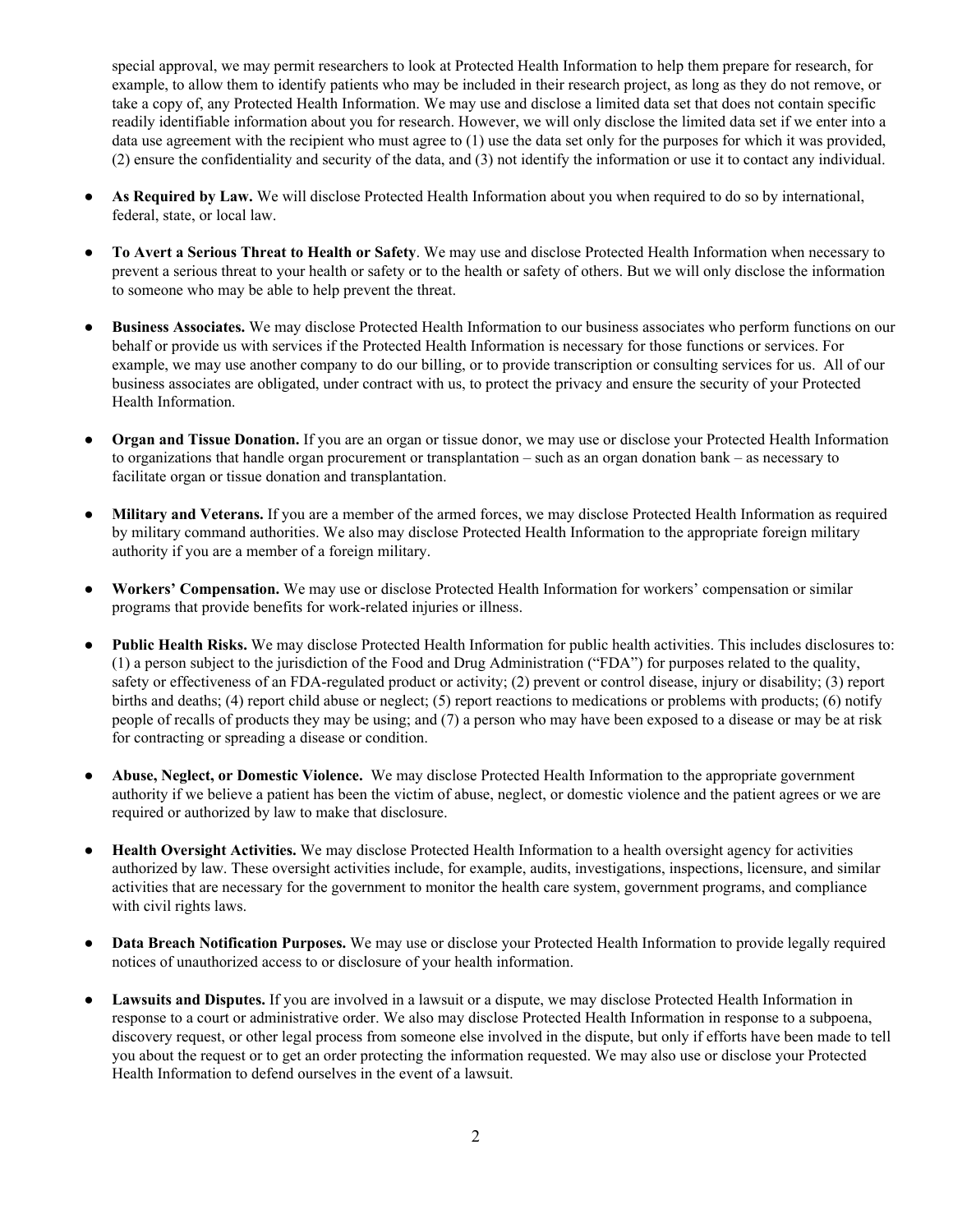- **Law Enforcement.** We may disclose Protected Health Information, so long as applicable legal requirements are met, for law enforcement purposes.
- **Military Activity and National Security.** If you are involved with military, national security or intelligence activities or if you are in law enforcement custody, we may disclose your Protected Health Information to authorized officials so they may carry out their legal duties under the law.
- **Coroners, Medical Examiners, and Funeral Directors**. We may disclose Protected Health Information to a coroner, medical examiner, or funeral director so that they can carry out their duties.
- **Inmates.** If you are an inmate of a correctional institution or under the custody of a law enforcement official, we may disclose Protected Health Information to the correctional institution or law enforcement official if the disclosure is necessary (1) for the institution to provide you with health care; (2) to protect your health and safety or the health and safety of others; or (3) the safety and security of the correctional institution.

## **Uses and Disclosures That Require Us to Give You an Opportunity to Object and Opt Out**

- **Individuals Involved in Your Care or Payment for Your Care.** Unless you object, we may disclose to a member of your family, a relative, a close friend or any other person you identify, your Protected Health Information that directly relates to that person's involvement in your health care. If you are unable to agree or object to such a disclosure, we may disclose such information as necessary if we determine that it is in your best interest based on our professional judgment.
- **Disaster Relief.** We may disclose your Protected Health Information to disaster relief organizations that seek your Protected Health Information to coordinate your care, or notify family and friends of your location or condition in a disaster. We will provide you with an opportunity to agree or object to such a disclosure whenever we practicably can do so.
- **● Fundraising Activities.** We may use or disclose your Protected Health Information, as necessary, in order to contact you for fundraising activities. You have the right to opt out of receiving fundraising communications.

# **Your Written Authorization is Required for Other Uses and Disclosures**

The following uses and disclosures of your Protected Health Information will be made only with your written authorization:

- 1. Most uses and disclosures of psychotherapy notes;
- 2. Uses and disclosures of Protected Health Information for marketing purposes; and
- 3. Disclosures that constitute a sale of your Protected Health Information.

Other uses and disclosures of Protected Health Information not covered by this Notice or the laws that apply to us will be made only with your written authorization. If you do give us an authorization, you may revoke it at any time by submitting a written revocation to our Privacy Officer and we will no longer disclose Protected Health Information under the authorization. But disclosure that we made in reliance on your authorization before you revoked it will not be affected by the revocation.

## **Your Rights Regarding Your Protected Health Information**

You have the following rights, subject to certain limitations, regarding your Protected Health Information:

- **Right** to Inspect and Copy. You have the right to inspect and copy Protected Health Information that may be used to make decisions about your care or payment for your care. We have up to 30 days to make your Protected Health Information available to you and we may charge you a reasonable fee for the costs of copying, mailing or other supplies associated with your request. We may not charge you a fee if you need the information for a claim for benefits under the Social Security Act or any other state or federal needs-based benefit program. We may deny your request in certain limited circumstances. If we do deny your request, you have the right to have the denial reviewed by a licensed healthcare professional who was not directly involved in the denial of your request, and we will comply with the outcome of the review.
- **● Right to a Summary or Explanation.** We can also provide you with a summary of your Protected Health Information, rather than the entire record, or we can provide you with an explanation of the Protected Health Information which has been provided to you, so long as you agrees to this alternative form and pay the associated fees.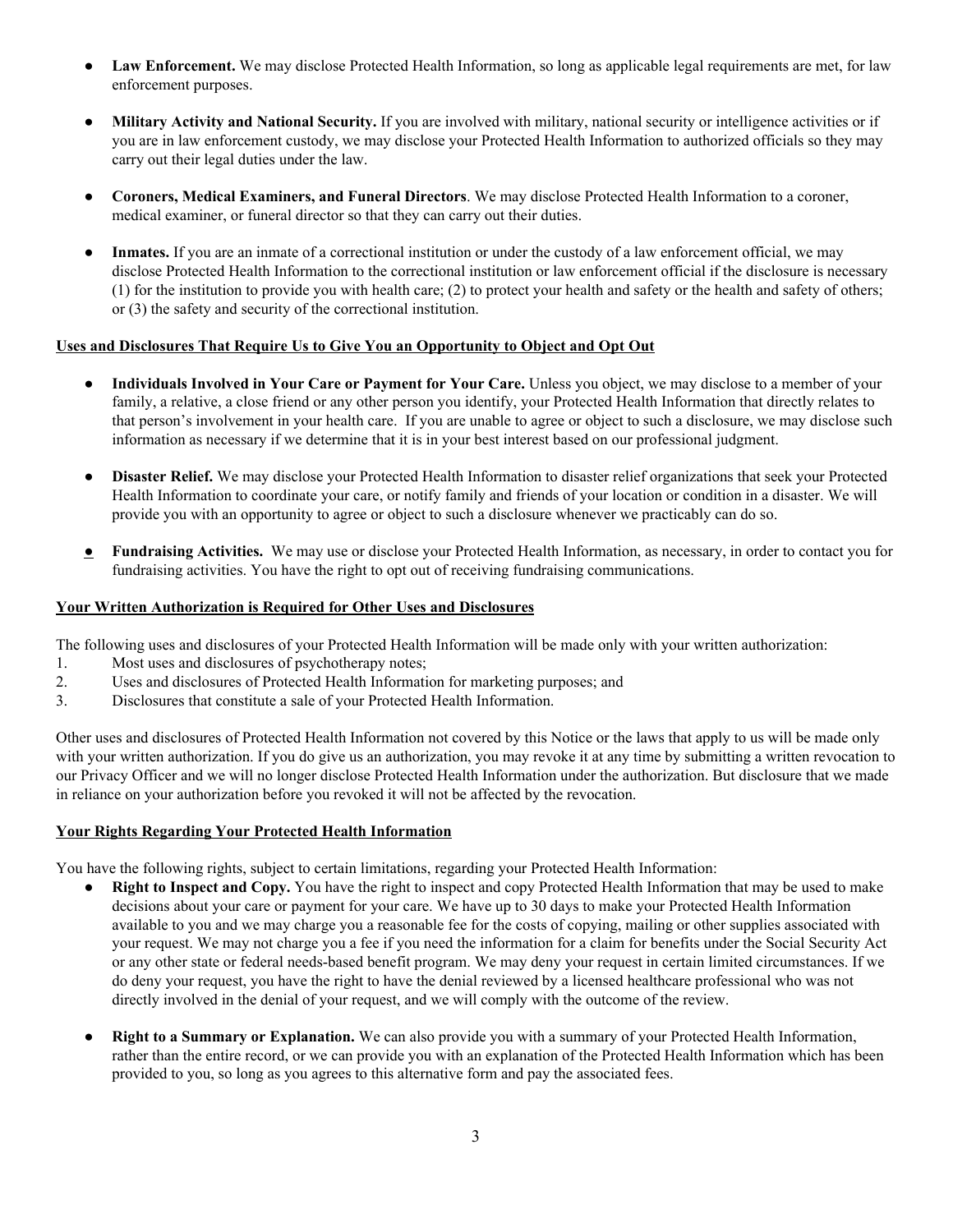**Right to an Electronic Copy of Electronic Medical Records.** If your Protected Health Information is maintained in an electronic format (known as an electronic medical record or an electronic health record), you have the right to request that an electronic copy of your record be given to you or transmitted to another individual or entity. We will make every effort to provide access to your Protected Health Information in the form or format you request, if it is readily producible in such form or format. If the Protected Health Information is not readily producible in the form or format you request your record will be provided in either our standard electronic format or if you do not want this form or format, a readable hard copy form*.* We may charge you reasonable, cost-based fee for the labor associated with transmitting the electronic medical record.

- **Right** to Get Notice of a Breach. You have the right to be notified upon a breach of any of your unsecured Protected Health Information.
- **Right to Request Amendments.** If you feel that the Protected Health Information we have is incorrect or incomplete, you may ask us to amend the information. You have the right to request an amendment for as long as the information is kept by or for us. A request for amendment must be made in writing to the Privacy Officer at the address provided at the beginning of this Notice and it must tell us the reason for your request. In certain cases, we may deny your request for an amendment. If we deny your request for an amendment, you have the right to file a statement of disagreement with us and we may prepare a rebuttal to your statement and will provide you with a copy of any such rebuttal.
- **Right to an Accounting of Disclosures.** You have the right to ask for an "accounting of disclosures," which is a list of the disclosures we made of your Protected Health Information. This right applies to disclosures for purposes other than treatment, payment or healthcare operations as described in this Notice. It excludes disclosures we may have made to you, for a resident directory, to family members or friends involved in your care, or for notification purposes. The right to receive this information is subject to certain exceptions, restrictions and limitations. Additionally, limitations are different for electronic health records. The first accounting of disclosures you request within any 12-month period will be free. For additional requests within the same period, we may charge you for the reasonable costs of providing the accounting. We will tell what the costs are, and you may choose to withdraw or modify your request before the costs are incurred.
- **Right to Request Restrictions.** You have the right to request a restriction or limitation on the Protected Health Information we use or disclose for treatment, payment, or health care operations. You also have the right to request a limit on the Protected Health Information we disclose about you to someone who is involved in your care or the payment for your care, like a family member or friend. To request a restriction on who may have access to your Protected Health Information, you must submit a written request to the Privacy Officer. Your request must state the specific restriction requested and to whom you want the restriction to apply. We are not required to agree to your request, unless you are asking us to restrict the use and disclosure of your Protected Health Information to a health plan for payment or health care operation purposes and such information you wish to restrict pertains solely to a health care item or service for which you have paid us "out-of-pocket" in full. If we do agree to the requested restriction, we may not use or disclose your Protected Health Information in violation of that restriction unless it is needed to provide emergency treatment.
- **Out-of-Pocket-Payments.** If you paid out-of-pocket (or in other words, you have requested that we not bill your health plan) in full for a specific item or service, you have the right to ask that your Protected Health Information with respect to that item or service not be disclosed to a health plan for purposes of payment or health care operations, and we will honor that request.
- **Right to Request Confidential Communications.** You have the right to request that we communicate with you only in certain ways to preserve your privacy. For example, you may request that we contact you by mail at a specific address or call you only at your work number. You must make any such request in writing and you must specify how or where we are to contact you. We will accommodate all reasonable requests. We will not ask you the reason for your request.
- **Right** to a **Paper** Copy of This Notice. You have the right to a paper copy of this Notice, even if you have agreed to receive this Notice electronically. You may request a copy of this Notice at any time.

## **How to Exercise Your Rights**

To exercise your rights described in this Notice, send your request, in writing, to our Privacy Officer at the address listed at the beginning of this Notice. We may ask you to fill out a form that we will supply. To exercise your right to inspect and copy your Protected Health Information, you may also contact your physician directly. To get a paper copy of this Notice, contact our Privacy Officer by phone or mail.